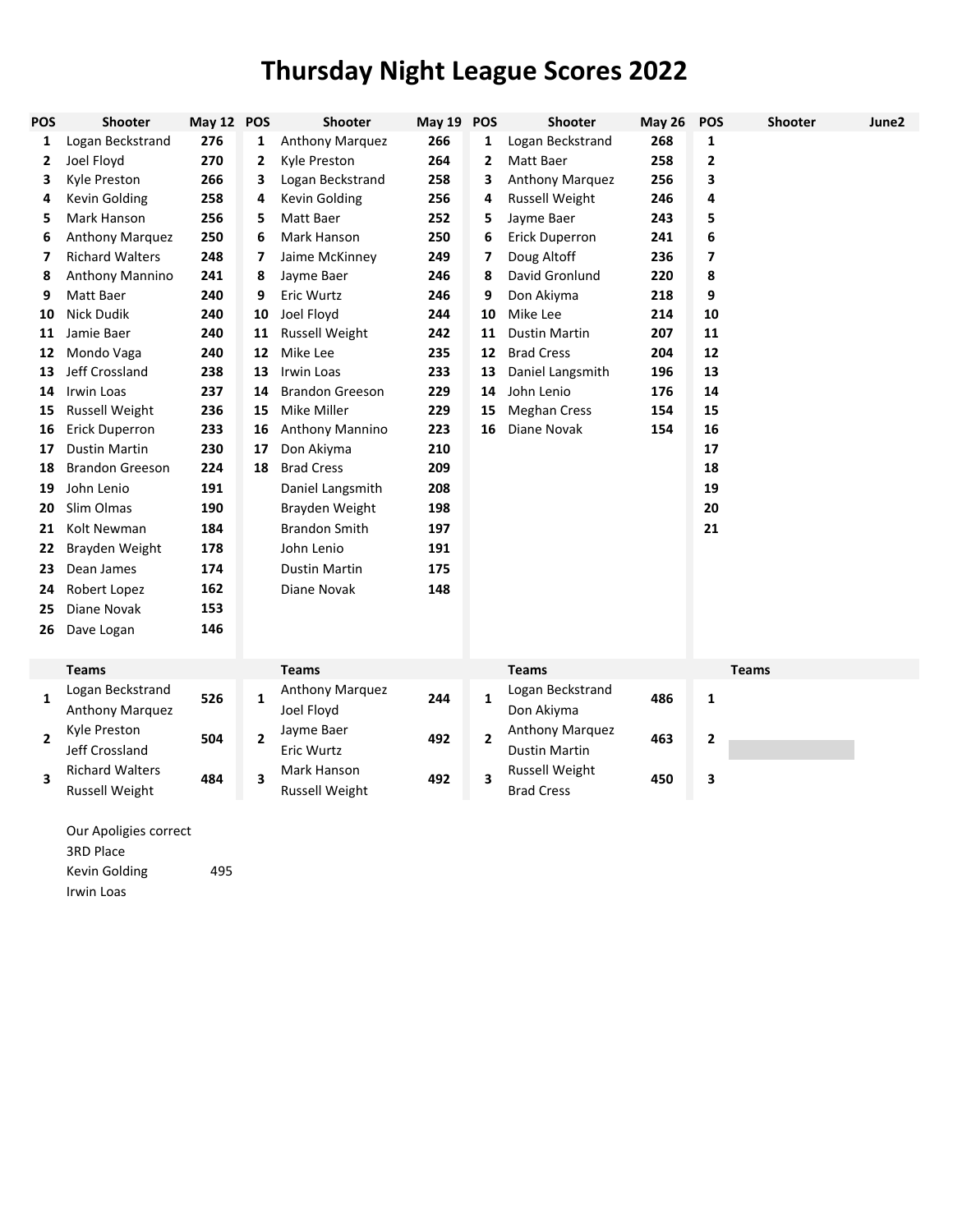## **Thursday Night League Scores 2022**

| <b>POS</b>              | Shooter      | June 9 POS |                         | Shooter | June 16 POS |                         | Shooter | June 23 POS Shooter     | June 30 |
|-------------------------|--------------|------------|-------------------------|---------|-------------|-------------------------|---------|-------------------------|---------|
| $\mathbf{1}$            |              |            | $\mathbf{1}$            |         |             | 1                       |         | $\mathbf 1$             |         |
| $\mathbf{2}$            |              |            | 2                       |         |             | $\mathbf{2}$            |         | $\mathbf 2$             |         |
| $\mathbf{3}$            |              |            | 3                       |         |             | 3                       |         | 3                       |         |
| 4                       |              |            | 4                       |         |             | 4                       |         | 4                       |         |
| 5                       |              |            | 5                       |         |             | 5                       |         | 5                       |         |
| 6                       |              |            | 6                       |         |             | 6                       |         | 6                       |         |
| $\overline{\mathbf{z}}$ |              |            | $\overline{\mathbf{z}}$ |         |             | $\overline{\mathbf{z}}$ |         | $\overline{\mathbf{z}}$ |         |
| $\pmb{8}$               |              |            | $\pmb{8}$               |         |             | $\pmb{8}$               |         | $\pmb{8}$               |         |
| $\boldsymbol{9}$        |              |            | 9                       |         |             | $\boldsymbol{9}$        |         | $\boldsymbol{9}$        |         |
| ${\bf 10}$              |              |            | ${\bf 10}$              |         |             | ${\bf 10}$              |         | ${\bf 10}$              |         |
| 11                      |              |            | 11                      |         |             | ${\bf 11}$              |         | 11                      |         |
| ${\bf 12}$              |              |            | $12$                    |         |             | $12$                    |         | $12$                    |         |
| 13                      |              |            | 13                      |         |             | ${\bf 13}$              |         | ${\bf 13}$              |         |
| ${\bf 14}$              |              |            | ${\bf 14}$              |         |             | ${\bf 14}$              |         | ${\bf 14}$              |         |
| ${\bf 15}$              |              |            | ${\bf 15}$              |         |             | ${\bf 15}$              |         |                         |         |
| ${\bf 16}$              |              |            |                         |         |             | ${\bf 16}$              |         |                         |         |
| ${\bf 17}$              |              |            |                         |         |             | ${\bf 17}$              |         |                         |         |
| 18                      |              |            |                         |         |             | 18                      |         |                         |         |
| 19                      |              |            |                         |         |             | 19                      |         |                         |         |
| 20                      |              |            |                         |         |             | ${\bf 20}$              |         |                         |         |
| 21                      |              |            |                         |         |             | 21                      |         |                         |         |
|                         |              |            |                         |         |             | 22                      |         |                         |         |
|                         |              |            |                         |         |             |                         |         |                         |         |
|                         | <b>Teams</b> |            | Teams                   |         |             | <b>Teams</b>            |         | <b>Teams</b>            |         |
| $\mathbf 1$             |              |            | $\mathbf{1}$            |         |             | $\mathbf 1$             |         | $\mathbf 1$             |         |
|                         |              |            |                         |         |             |                         |         |                         |         |
| $\mathbf{2}$            |              |            | $\mathbf{2}$            |         |             | $\mathbf{2}$            |         | $\mathbf{2}$            |         |
|                         |              |            |                         |         |             |                         |         |                         |         |
| $\mathbf{3}$            |              |            | 3                       |         |             | $\overline{\mathbf{3}}$ |         | $\overline{\mathbf{3}}$ |         |
|                         |              |            |                         |         |             |                         |         |                         |         |